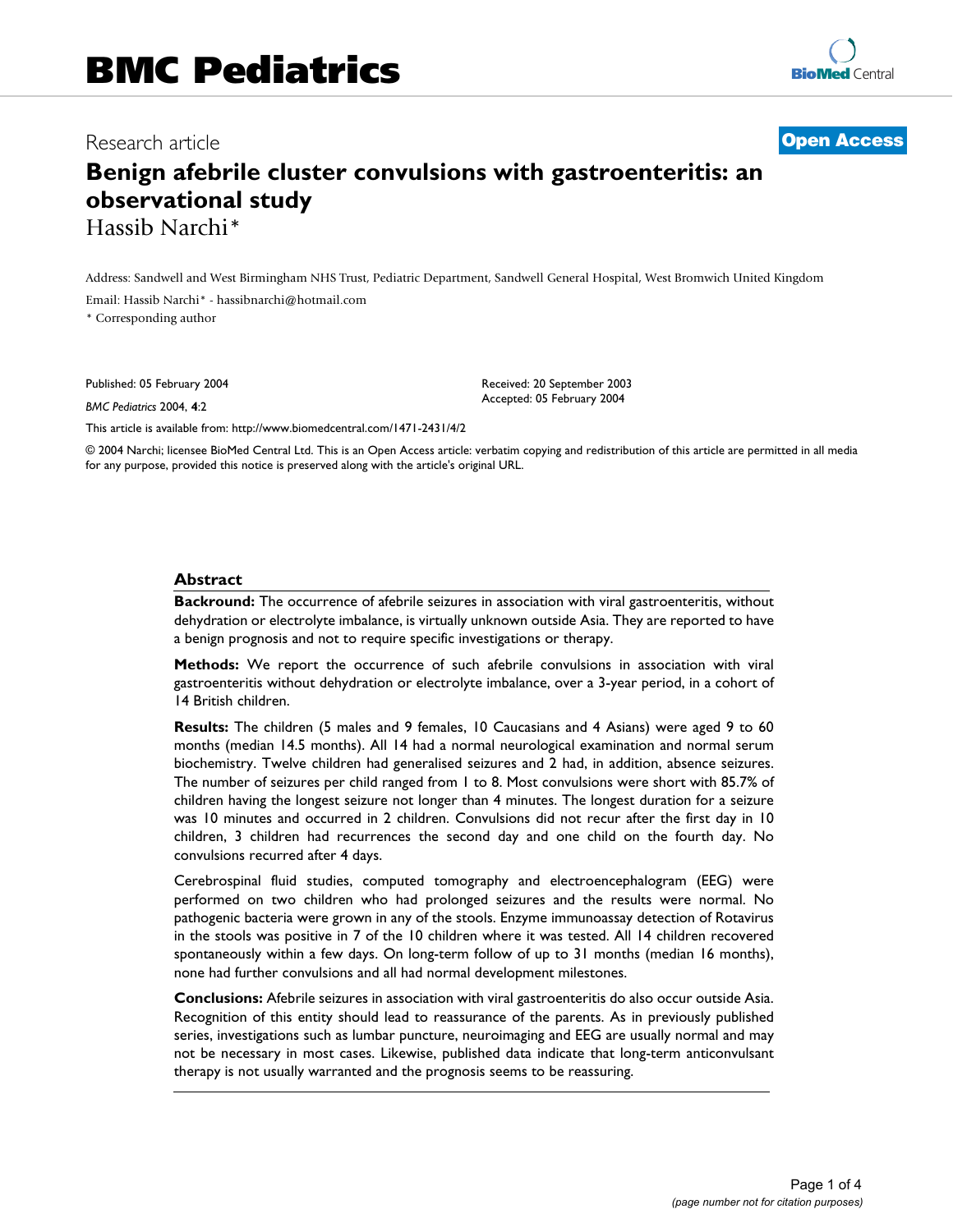# **Background**

Febrile seizures are common in children between the age of 6 months and 6 years and carry a benign prognosis. In contrast, the occurrence of afebrile convulsions in a child usually necessitates investigations to identify the etiology and estimate the prognosis. Recurrences usually lead to anticonvulsant therapy. In addition to the parental anxiety generated and the unpleasantness and cost of investigations, the potential side effects of anticonvulsants have to be carefully weighed for each individual child.

The occurrence of afebrile seizures in association with viral gastroenteritis, without dehydration or electrolyte imbalance, is virtually unknown outside Asia and is not mentioned in any recent American or British pediatric textbook. They are reported to have a benign prognosis and do not require specific investigations or therapy.

## **Methods**

The occurrence of afebrile convulsions in association with viral gastroenteritis in a cohort of 14 patients in the United Kingdom, over a 3-year period, is described and the literature is reviewed.

Over a 3-year period, the records of all children below 16 years of age discharged from our hospital with a diagnosis of afebrile convulsions and gastroenteritis or acute diarrhea were reviewed. Informed consent for inclusion was waived by our hospital ethical review committee as the study was only descriptive, no specific investigation or therapy were being tested, all patients were managed as per our department clinical guidelines and all cases were anonymised before analysis.

# **Results**

Over a 3-year period 14 children (5 males and 9 females, 10 Caucasians and 4 Asians) aged 9 to 60 months (median 14.5 months) were admitted to hospital for afebrile seizures of new onset, in association with gastroenteritis. All had normal development milestones, no significant past medical problems and no medication history. There was no history of head trauma or drug ingestion. Prior to admission, no children had a history of antiemetics or loperamide therapy, and only oral rehydration solution therapy had been administered at home. None was reported to be febrile before or during the seizure which precipitated admission. On admission, they all had a normal neurological examination including mental status, blood pressure and funduscopy were normal and none had signs suggestive of non-accidental injury. None had clinical signs of exceeding 5% dehydration at presentation. All children remained afebrile throughout their hospital stay, even when further convulsions developed while in hospital.

There was a marked seasonal distribution of the cases as all occurred between the months of November and May, peaking between March and May (35% occurred between November and February and 65% between March and May). No cases occurred between June and November. Diarrhea occurred either the same day as the seizure in 6 children, or preceded it by a median of 1 day (maximum 4 days) in the 8 others. Twelve out of the 14 children (86%) had generalised seizures and 2 children (14%) had, in addition, absence seizures of the petit mal type. The number of seizures per child ranged from 1 to 8 (median 1 seizure). Most convulsions were short with 85.7% of children having the longest seizure not longer than 4 minutes. The longest duration for a seizure was 10 minutes and occurred in 2 children (14%).

Convulsions did not recur after the first day in 10 children (71%). Three children (21%) had recurrences the second day and one child on the fourth day. No convulsions recurred after 4 days. The duration of diarrhea ranged from 2 to 7 days (median 4 days) and the highest number of daily stools ranged from 2 to 14 (median 5 stools). Although none of the children had clinical evidence of more than 5% dehydration, 4 children required intravenous fluids because of vomiting and inability to tolerate oral fluids, while all other 10 children were managed with maintenance oral rehydration solution and antidiarrheic diet.

All 14 children had normal full blood count, blood film, serum urea, creatinine, electrolytes, glucose, calcium and magnesium levels. A urine toxicology screen was carried out in 8 children and was negative. The stools of all children were tested for pathogenic bacteria but no Salmonella, Shigella, or Campylobacter species were grown. Enzyme immunoassay detection of Rotavirus in the stools was positive in 7 (63.7%) of the 10 children where it was tested, but was not tested in 4 children.

Two children who had recurrent seizures lasting 10 minutes underwent further investigations. Their cerebrospinal fluid (CSF) was clear, with a normal opening pressure, normal white cell count, glucose and protein levels, with no organisms on Gram stain, sterile bacterial and viral cultures and negative polymerase chain reaction (PCR) testing for Rotavirus. They had a normal electroencephalogram (EEG) and cranial computed tomography on day 2 and their toxicology screen negative. They were initially administered anticonvulsant therapy (Phenobarbital and Valproate) but this was discontinued within one week. No other children required anticonvulsant therapy. There was no association between age, gender, duration or severity of the diarrhea on one hand and the number or the duration of seizures on the other hand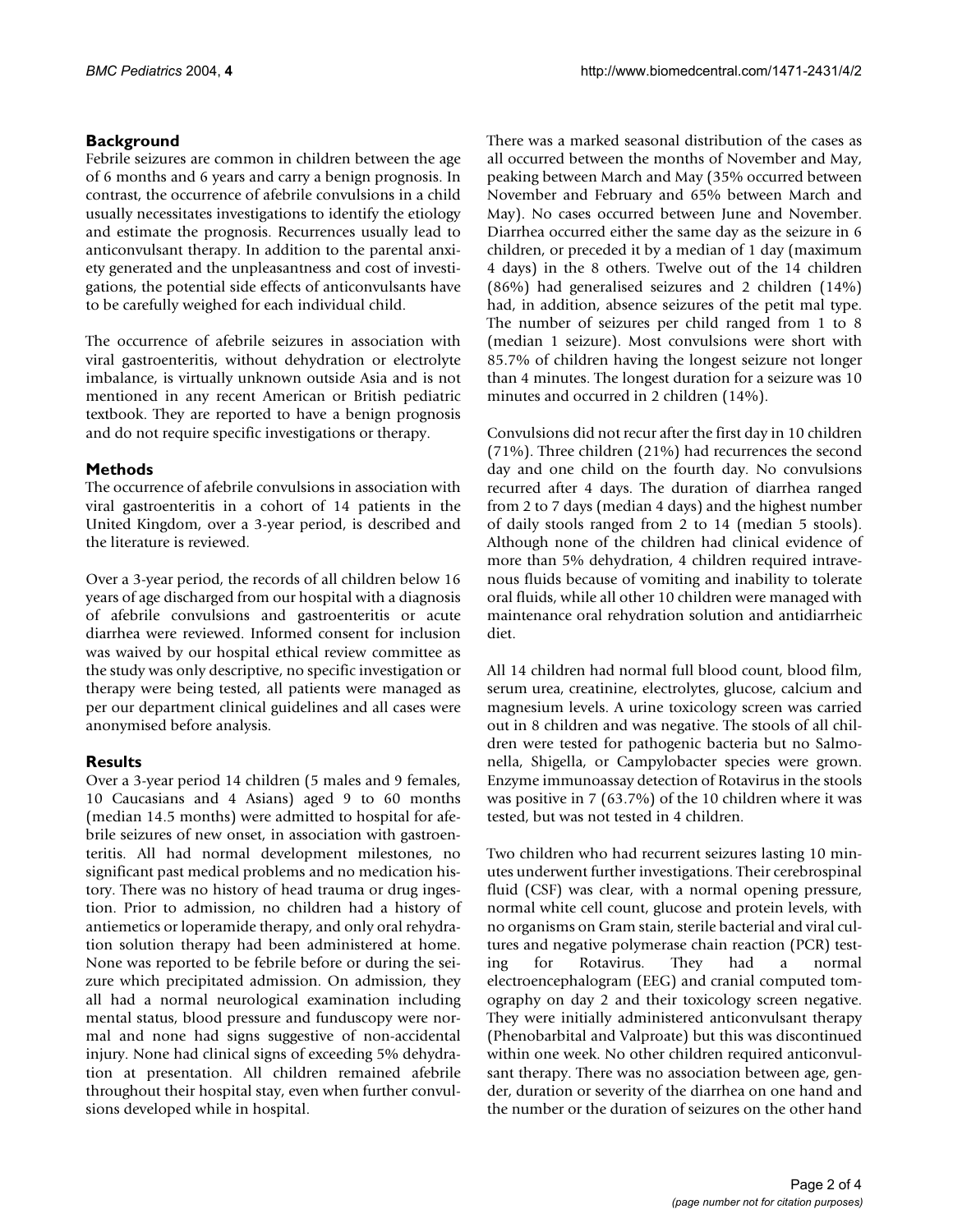$(p > 0.05)$ . There was a significant association between the severity and the duration of the seizures ( $P < 0.05$ ).

When followed up from 6 to 31 months (median 16 months), none of the 14 children had recurrences of convulsions and their developmental milestones remained normal.

## **Discussion**

Convulsions may occur during a diarrheic illness. Children may develop febrile seizures if fever accompanies the diarrhea. Sometimes afebrile seizures may occur in association with dehydration, electrolyte imbalance, hypoglycemia or hypocalcemia complicating acute gastroenteritis. Encephalopathic manifestations may also occur in association with hemolytic-uremic syndrome following a prodromal diarrheic illness. In addition, encephalopathy may be associated with Campylobacter [1], Shigella[2] or non-typhoidal Salmonella enteritis [3]. In contrast, the occurrence of afebrile seizures during viral gastroenteritis without dehydration or electrolyte imbalance is little known in Western countries, is not reported in any recent American or British pediatric textbooks, and, to our knowledge, this cohort is the first to be reported outside Asia. Since the first reports in 1993, most reported cases have been published from Japan [4-8], Taiwan [9-12], and Hong Kong[13]. Their occurrence is not rare as shown in a study of 63 children with acute convulsions, where fits with gastroenteritis were the predominant causes in children aged 25–36 months and the second cause in 85% of those aged 13–24 months.[12]

Benign convulsions with mild gastroenteritis could be defined as seizures accompanying symptoms of gastroenteritis without clinical signs of dehydration or electrolyte derangement and with a body temperature less than 38.0°C before and after the seizures, in children without meningitis, encephalitis, encephalopathy or apparent history of epilepsy.[8] They may occur between the age of 3 months to 52 months (mean 20 months)[8,9], even with mild diarrhea, without electrolyte imbalance, dehydration and fever. Eighty per cent of cases occur between December and March, reflecting the winter prevalence of gastroenteritis, like in our series.[9] The average reported interval between the onset of gastroenteritis and that of seizures is 2.3 days (range 1–6 days)[8], although up to 40% may have a convulsion before the onset of gastroenteritis, similar to our findings.[5] Children may develop 1 to 7 short (less than 5 minutes) generalized seizures, tonic-clonic (65% of cases), tonic (25%), and clonic (10%).[8,9] Two or more convulsions may develop in 75% of cases. [8,9] Although seizures are mostly brief and often repetitive, occurring in clusters. In 60% of cases, the seizure type may alternate during an episode between generalized and partial seizures.[5]

Full blood count, serum glucose, calcium, creatinine, electrolyte levels, cerebrospinal fluid (CSF) examinations and cultures for bacteria and viruses have been reported to be always normal, although a few reported cases had rotavirus detected in the CSF suggesting encephalitis.[6,7,10,14,15] Although the electroencephalogram (EEG) after the seizures is usually normal in most reported cases, it may be transiently abnormal in some.[10] Computed tomography is normal as well in most published cases, although non-specific hypodense areas or edema suggestive of encephalitis have occasionally been reported.[6]

When administered, anticonvulsant therapy is ineffective in 58% of reported cases.[8] Follow-up EEGs, performed from 4 to 11 months after onset of seizure, are always normal in published cases. [10] Psychomotor development remains normal in all reported children after six month to four year follow up, without any recurrence of convulsions.[5,8-11]

Rotavirus is found in the stools of 54% of published cases.[9,10] The risk of seizure with diarrhea is reported to be the highest when rotavirus is the offending organism, with the relative risk of developing a seizure with a rotavirus enteritis being 2.3 when compared to negative culture, and 1.8 when compared to bacterial enteritis.[13] Small round structured virus (SRSV) has also been found in stools of some patients.[7]

The pathophysiology of afebrile seizures in gastroenteritis is not fully understood. Encephalitis following hematogenous rotavirus invasion of the central nervous system is suggested by reverse transcription polymerase chain reaction detection of Rotavirus RNA in the throat, blood and cerebrospinal fluid, and anti-rotavirus IgG in the cerebrospinal fluid of only some affected children.[6,7,14],10 Some studies have suggested that common peptide hormones between the brain and the gastrointestinal tract, associated with spontaneous electrical epileptogenic activity and lowered seizure threshold in some adults, may be a contributing factor to the occurrence of afebrile convulsions during gastroenteritis.[14] Carnitine concentrations in CSF, usually 10% of that in the serum, are increased 2 to 3-fold in some reported cases, suggesting blood-brain barrier damage resulting in increased bloodbrain barrier permeability and CNS carnitine accumulation.[16]

Without a clear pathophysiology explaining the association between the uncommon afebrile seizures and the much more common viral gastroenteritis in young children, it remains possible that chance alone may lead some children who develop seizures to have a concomitant common viral illness. However, this seems unlikely, as